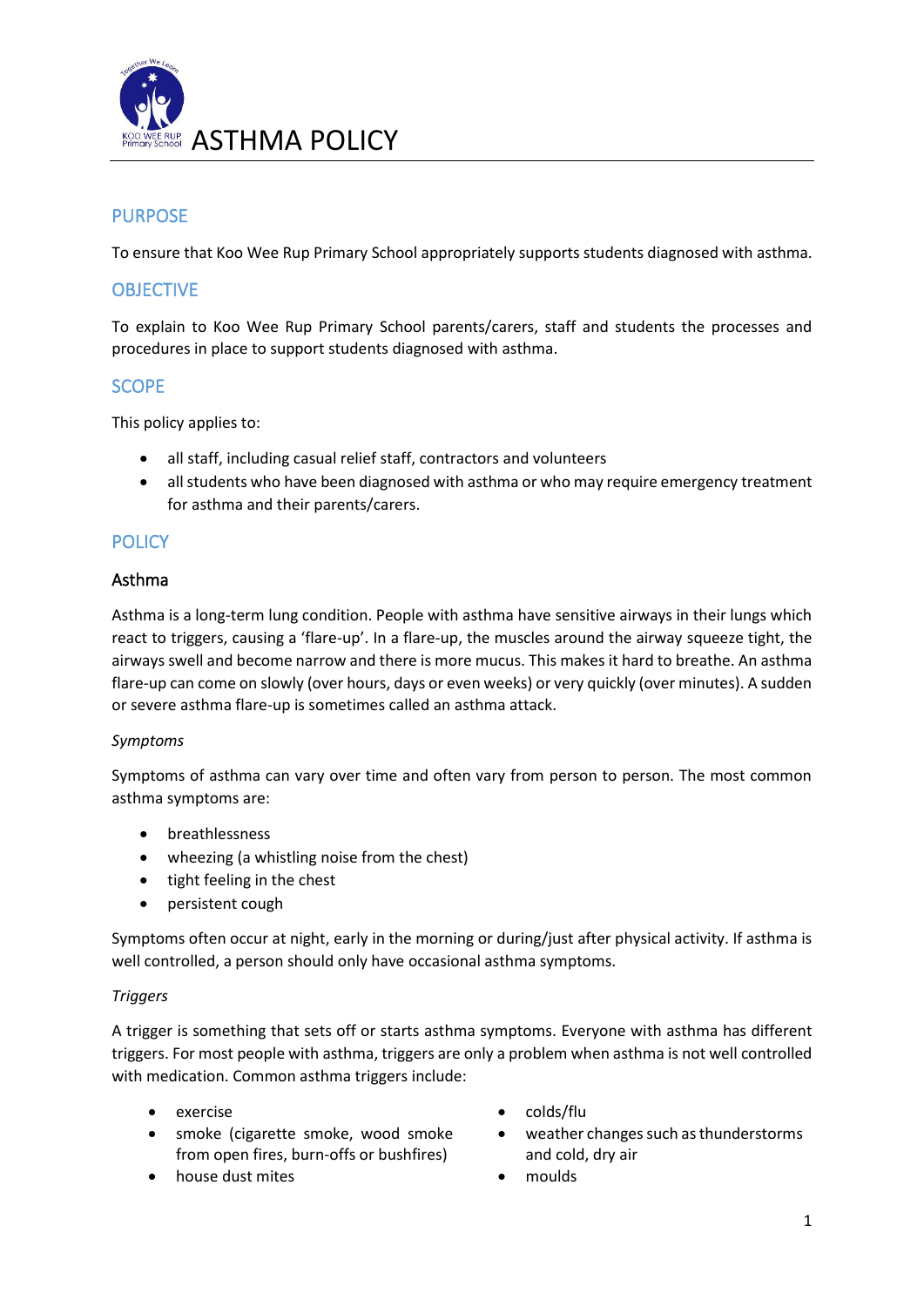

- 
- chemicals such as household cleaning products
- 
- laughter or emotions, such as stress
- pollens animals such as cats and dogs
	- deodorants (including perfumes, aftershaves, hair spray and aerosol deodorant sprays)
- food chemicals/additives certain medications (including aspirin and anti-inflammatories)

## Asthma management

If a student diagnosed with asthma enrols at Koo Wee Rup Primary School:

- 1. Parents/carers must provide the school with an Asthma Action Plan which has been completed by the student's medical practitioner. The plan must outline:
	- the prescribed medication taken by the student and when it is to be administered, for example as a pre-medication to exercise or on a regular basis
	- emergency contact details
	- the contact details of the student's medical practitioner
	- the student's known triggers
	- the emergency procedures to be taken in the event of an asthma flare-up or attack.
- 2. Parents/carers should also provide a photo of the student to be included as part of the student's Asthma Action Plan.
- 3. Koo Wee Rup Primary school will keep all Asthma Action Plans:
	- In the lockable cupboard located at the front office
- 4. School staff may also work with parents/carers to develop a Student Health Support Plan which will include details on:
	- how the school will provide support for the student
	- identify specific strategies
	- allocate staff to assist the student

Any Student Health Support Plan will be developed in accordance with Koo Wee Rup Primary School's Healthcare Needs Policy.

If a student diagnosed with asthma is going to attend a school camp or excursion, Koo Wee Rup Primary School parents/carers are required to provide any updated medical information.

- 5. If a student's asthma condition or treatment requirements change, parent/carers must notify the school and provide an updated Asthma Action Plan.
- 6. School staff will work with parents/carers to review Asthma Action Plans (and Student Health Support Plans) once a year.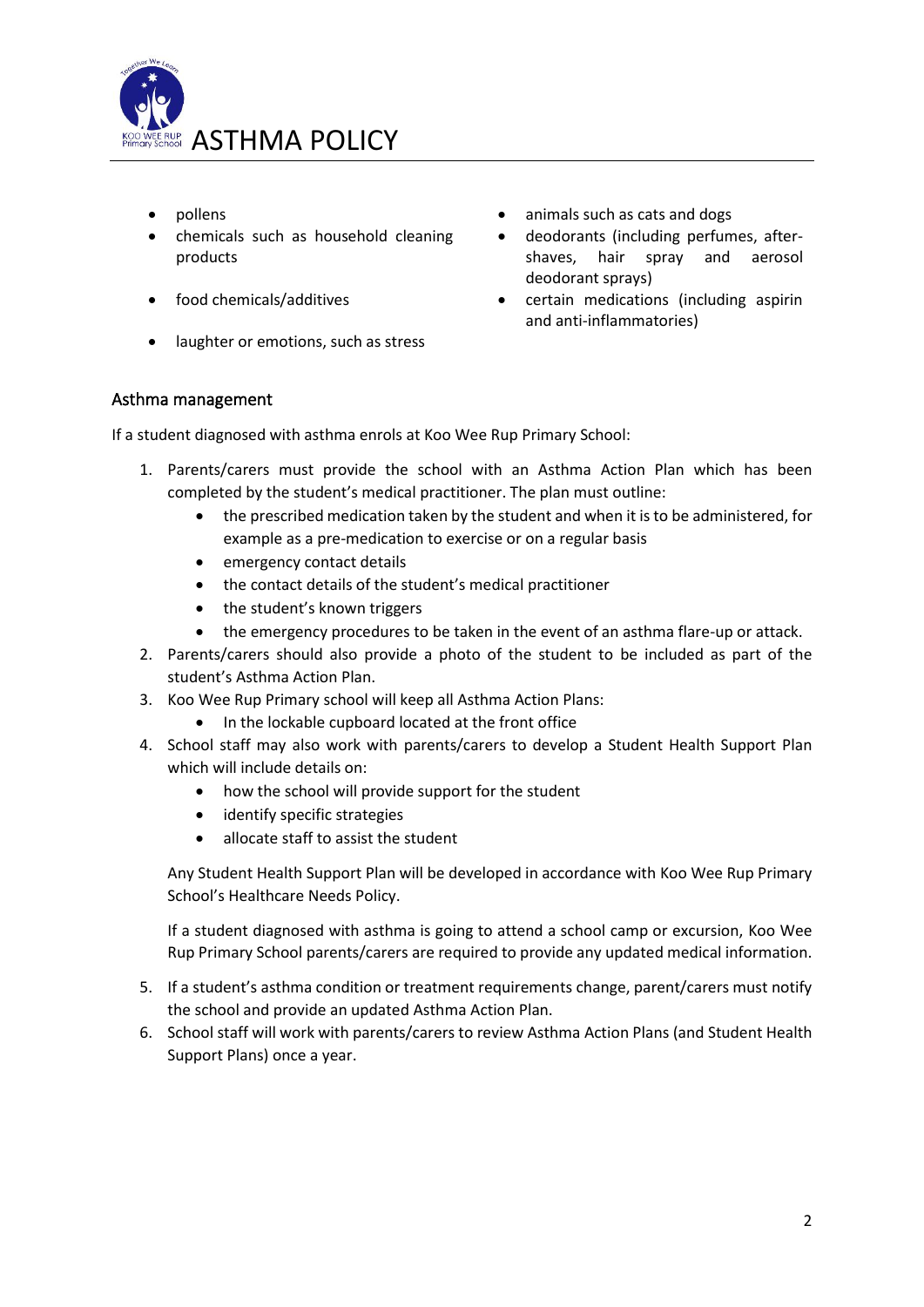

# Student asthma kit

All students diagnosed with asthma are required to have a student asthma kit at school which contains:

- their own prescribed reliever medication labelled with the student's name
- their spacer (if they use one)

Student asthma kits will be stored in the student's classroom.

### Asthma emergency response plan

If a student is:

- having an asthma attack
- having difficulty breathing for an unknown cause, even if they are not known to have asthma

School staff will endeavour to follow the Asthma First Aid procedures outlined in the table below. School staff may contact Triple Zero "000" at any time.

| <b>Step</b> | <b>Action</b>                                                                                                                                                                                    |  |  |  |  |  |
|-------------|--------------------------------------------------------------------------------------------------------------------------------------------------------------------------------------------------|--|--|--|--|--|
| 1.          | Sit the person upright                                                                                                                                                                           |  |  |  |  |  |
|             | Be calm and reassuring                                                                                                                                                                           |  |  |  |  |  |
|             | Do not leave them alone<br>$\bullet$                                                                                                                                                             |  |  |  |  |  |
|             | Seek assistance from another staff member or reliable student to locate the<br>$\bullet$<br>student's reliever, the Asthma Emergency Kit and the student's Asthma Action<br>Plan (if available). |  |  |  |  |  |
|             | If the student's action plan is not immediately available, use the Asthma First<br>$\bullet$<br>Aid as described in Steps 2 to 5.                                                                |  |  |  |  |  |
| 2.          | Give 4 separate puffs of blue or blue/grey reliever puffer:                                                                                                                                      |  |  |  |  |  |
|             | Shake the puffer<br>$\bullet$                                                                                                                                                                    |  |  |  |  |  |
|             | Use a spacer if you have one<br>$\bullet$                                                                                                                                                        |  |  |  |  |  |
|             | Put 1 puff into the spacer<br>$\bullet$                                                                                                                                                          |  |  |  |  |  |
|             | Take 4 breaths from the spacer<br>$\bullet$                                                                                                                                                      |  |  |  |  |  |
|             | Remember - Shake, 1 puff, 4 breaths                                                                                                                                                              |  |  |  |  |  |
| 3.          | Wait 4 minutes                                                                                                                                                                                   |  |  |  |  |  |
|             | If there is no improvement, give 4 more separate puffs of blue/grey reliever as                                                                                                                  |  |  |  |  |  |
|             | above                                                                                                                                                                                            |  |  |  |  |  |
|             | (or give 1 more dose of Bricanyl or Symbicort inhaler)                                                                                                                                           |  |  |  |  |  |
| 4.          | If there is still no improvement call Triple Zero "000" and ask for an ambulance.                                                                                                                |  |  |  |  |  |
|             | Tell the operator the student is having an asthma attack                                                                                                                                         |  |  |  |  |  |
|             | Keep giving 4 separate puffs every 4 minutes until emergency assistance arrives                                                                                                                  |  |  |  |  |  |
|             | (or 1 dose of Bricanyl or Symbicort every 4 minutes - up to 3 doses of Symbicort)                                                                                                                |  |  |  |  |  |
| 5.          | If asthma is relieved after administering Asthma First Aid, stop the treatment and<br>observe the student. Notify the student's emergency contact person and record the<br>incident              |  |  |  |  |  |
|             |                                                                                                                                                                                                  |  |  |  |  |  |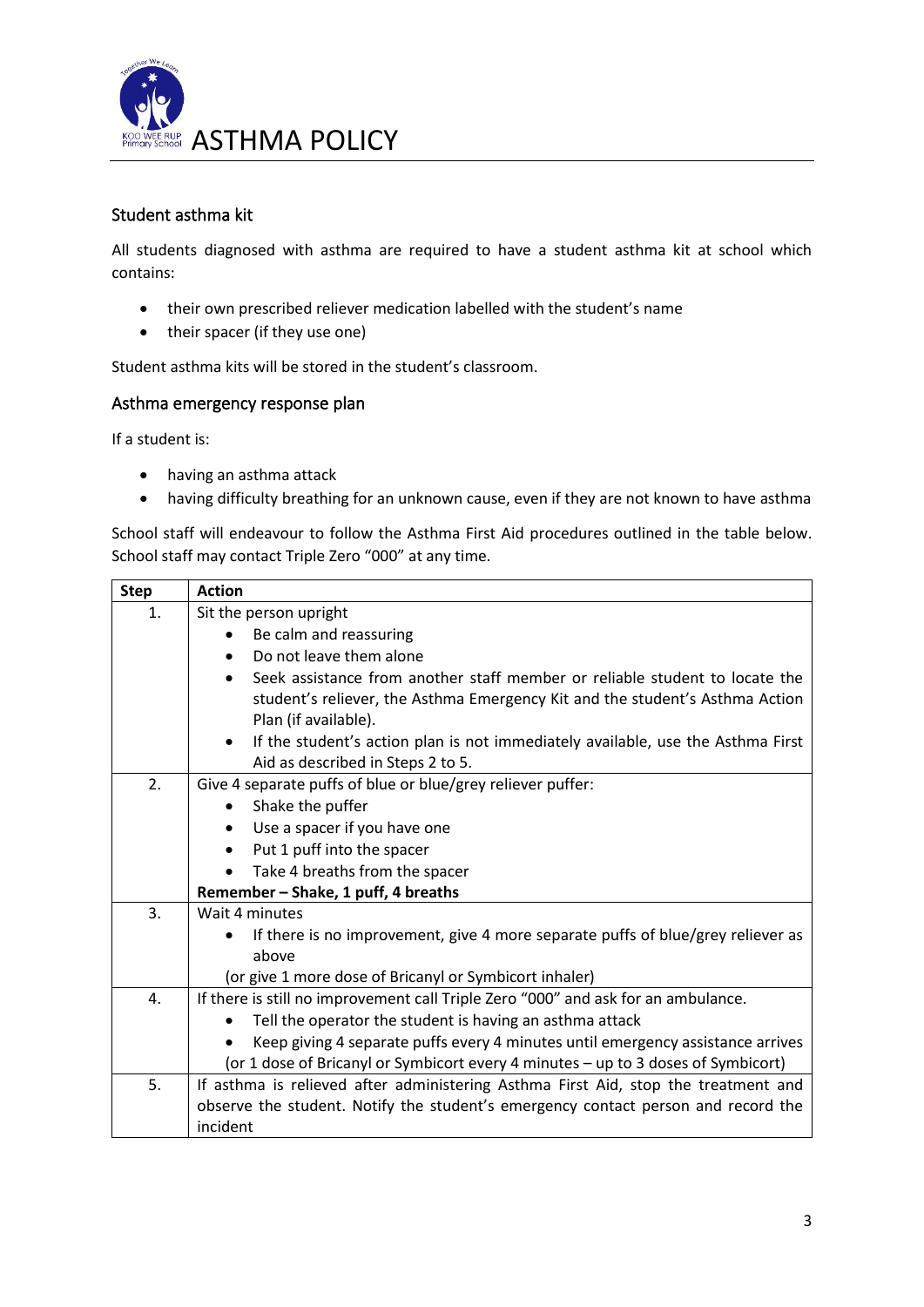

Staff will call Triple Zero "000" immediately if:

- the person is not breathing
- the person's asthma suddenly becomes worse or is not improving
- the person is having an asthma attack and a reliever is not available
- they are not sure if it is asthma
- the person is known to have anaphylaxis

### Training for staff

Koo Wee Rup Primary School will arrange the following asthma management training for staff:

| <b>Staff</b>                               | <b>Completed by</b>                                                                                                                                                                                                              | Course                                                                                                                                                                                                   | Provider                                                      | Cost                                            | <b>Valid for</b> |
|--------------------------------------------|----------------------------------------------------------------------------------------------------------------------------------------------------------------------------------------------------------------------------------|----------------------------------------------------------------------------------------------------------------------------------------------------------------------------------------------------------|---------------------------------------------------------------|-------------------------------------------------|------------------|
| Group 1<br>General<br><b>Staff</b>         | School staff with a direct<br>teaching<br>role<br>with<br>students<br>affected<br>by<br>asthma or other school<br>staff directed<br>by the<br>principal after conducting<br>a risk assessment.                                   | Asthma first aid<br>management for<br>education staff<br>(non-accredited)<br>One hour face-to-<br>face or online<br>training.                                                                            | Asthma Australia                                              | Free to all<br>schools                          | 3 years          |
| Group 2<br><b>Specific</b><br><b>Staff</b> | Staff working with high<br>risk children with a<br>history of severe asthma,<br>or with direct student<br>wellbeing responsibility,<br>(including nurses,<br>PE/sport teachers, first<br>aid and school staff<br>attending camp) | Course in<br>Management of<br>Asthma Risks and<br>Emergencies in<br>the Workplace<br>22282VIC<br>(accredited)<br><b>OR</b><br>Course in<br>Emergency<br>Asthma<br>Management<br>10392NAT<br>(accredited) | Any RTO that has<br>this course in their<br>scope of practice | Paid by for by<br>Koo Wee Rup<br>Primary School | 3 years          |

Koo Wee Rup Primary School will also conduct an annual briefing for staff on:

- the procedures outlined in this policy
- the causes, symptoms and treatment of asthma
- identities of the students diagnosed with asthma
- how to use a puffer and spacer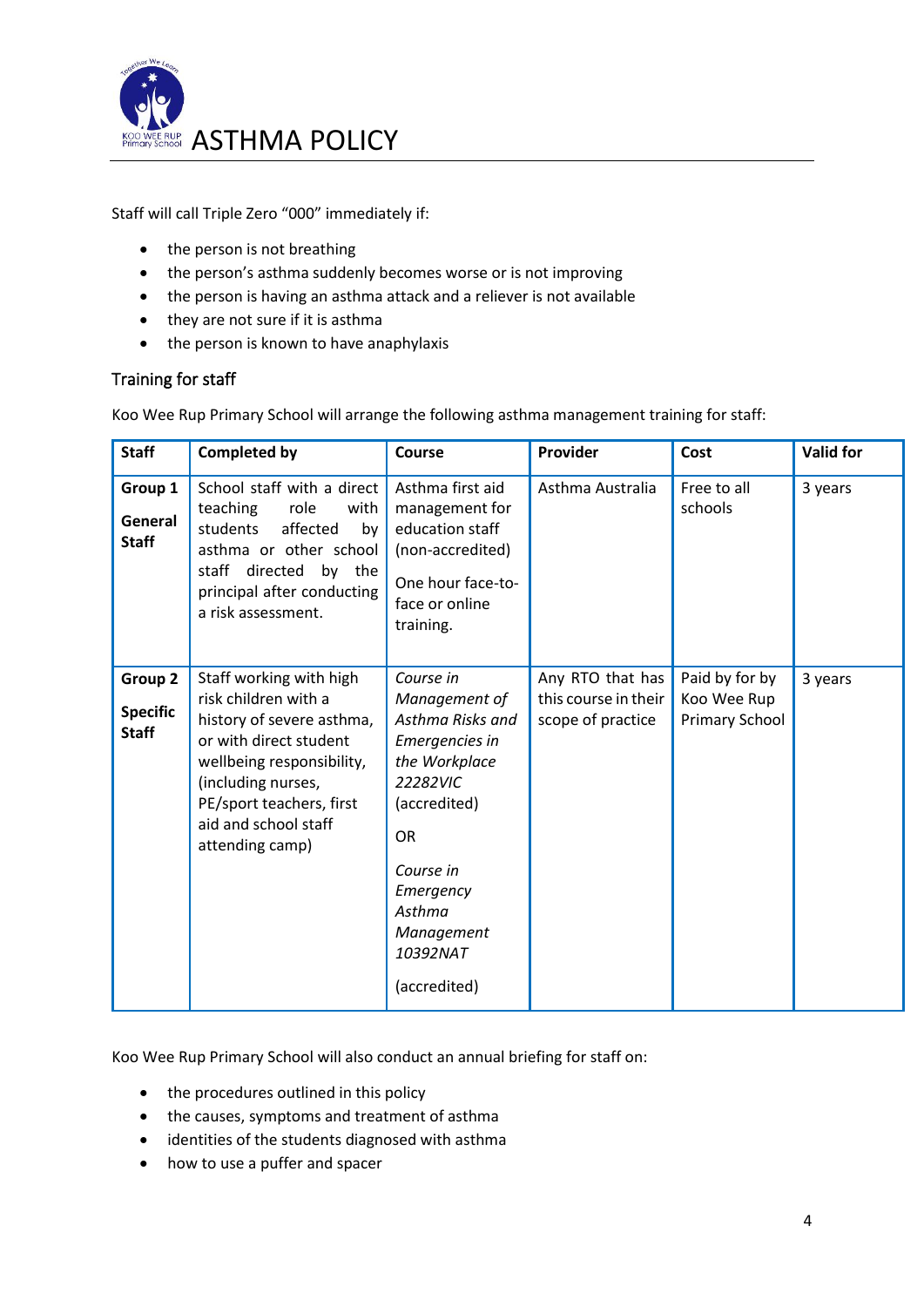

- the location of:
	- o the Asthma Emergency Kits
	- o asthma medication which has been provided by parents for student use.

Koo Wee Rup Primary School will also provide this policy to casual relief staff and volunteers who will be working with students, and may also provide a briefing if the principal decides it is necessary depending on the nature of the work being performed.

## Asthma Emergency Kit

Koo Wee Rup Primary School will provide and maintain at least two Asthma Emergency Kits. One kit will be kept on school premises at the front office in the lockable cupboard in addition to each classroom. One will be a mobile kit for activities such as:

- yard duty
- camps and excursions.

The Asthma Emergency Kit will contain:

- at least 1 blue or blue/grey reliever medication such as Airomir, Admol or Ventolin
- at least 2 spacer devices (for single person use only) to assist with effective inhalation of the blue or blue/grey reliever medication (Koo Wee Rup Primary School will ensure spare spacers are available as replacements). Spacers will be stored in a dust proof container.
- clear written instructions on Asthma First Aid, including:
	- o how to use the medication and spacer devices
	- o steps to be taken in treating an asthma attack

The administering of medication record sheet/log for recording the details of medication being administered to students will be used to record details of an asthma first aid incident, such as the number of puffs administered.

Kate O'Rourke will monitor and maintain the Asthma Emergency Kits. They will:

- ensure all contents are maintained and replaced where necessary
- regularly check the expiry date on the canisters of the blue or blue/grey reliever puffers and replace them if they have expired or are low on doses
- replace spacers in the Kits after each use (spacers are single-person use only)
- dispose of any previously used spaces.

The blue or blue/grey reliever medication in the Asthma Emergency Kits may be used by more than one student as long as they are used with a spacer. If the devices come into contact with someone's mouth, they will not be used again and will be replaced.

After each use of a blue or blue/grey reliever (with a spacer):

- remove the metal canister from the puffer (do not wash the canister)
- wash the plastic casing
- rinse the mouthpiece through the top and bottom under running water for at least 30 seconds